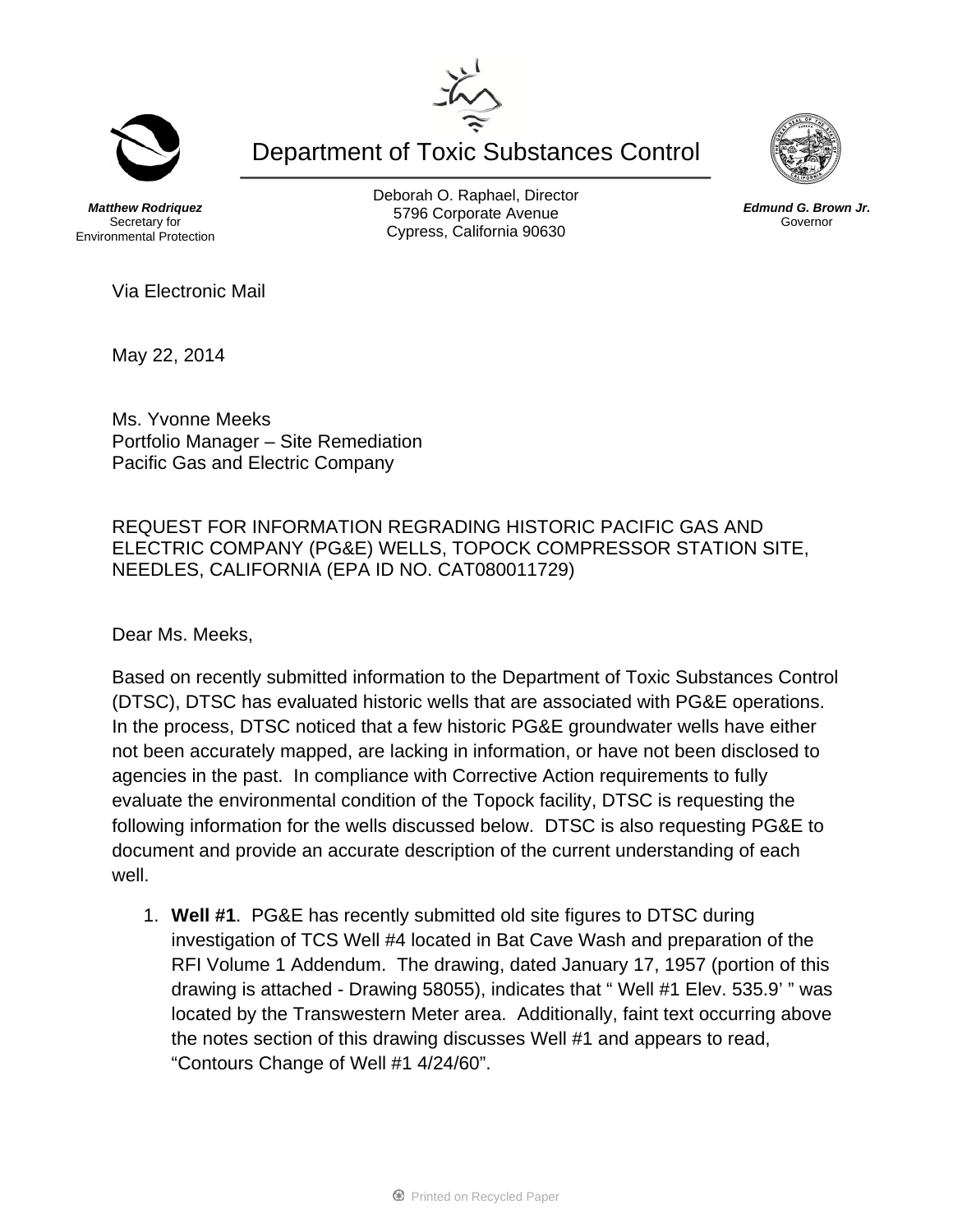Ms. Yvonne Meeks May 22, 2014 Page 2 of 4

> PG&E should, as accurately as possible, plot this well on a current site map and disclose the historic use of this well and its ultimate disposition.

2. **Well No. 1 and Well No.2**: This is in reference to the two original water supply wells for the station located by the AOC-14 Railroad Debris site and Interstate 40. These two wells have not been accurately located on past PG&E figures. Recently submitted figures dated from the 1950s (Drawings 482557 and 482629) appear to provide sufficient information for PG&E to accurately plot them on site maps. The drawings (including Drawing 58055) indicate that Well No. 1 was located in the footprint of the freeway, but Well No. 2 was located in the Railroad Debris area and outside of the freeway footprint. Detailed drilling log information for these wells is contained in the Alisto 1996 Current Conditions Report for Bat Cave Wash. The top of casing elevation for Well No. 2 was stated to be 552.76' and casing diameter was noted to be 10 ¾ inches.

PG&E should, as accurately as possible, plot these wells on a current site map. It's is assumed that Well No. 1 was situated under the current freeway and would be inaccessible to further assessment. In addition, PG&E should ascertain if Well No. 2 was appropriately decommissioned. If not, PG&E should propose methods to locate Well No. 2 (e.g., geophysical survey and/or pothole).

## 3. **Topock Well No. 1**:

According to the 2007 RFI/RI Volume 1 Report**,** Topock Well No. 1 supplied the PG&E Topock Compressor Station with water from approximately 1960 until 1980 after Wells No. 1 and No.2 were taken offline. DTSC recently searched for Topock Well No.1 based on USGS maps and aerial photographs and found a roughly six to eight inch diameter iron pipe with a 90 degree elbow rising from the ground (see Figure 1 attached). PG&E should confirm if this is indeed a well and if it is Topock-1. If it is a well, PG&E should also determine if the well can yield reliable water level or chemical data in support of the groundwater remedy.

4. Finally, DTSC has concerns with the numbering system used to identify historic wells, specifically the PGE-X series. The numbering of PGE-6 through 9 is consistent and well documented. PG&E-1 through 4, however, have been briefly mentioned in the past with limited information. Based on the numbering scheme, it would be logical to assume that a PGE-05 well should also exist. However, PGE-05 has not been mentioned in documents to date. PG&E should review all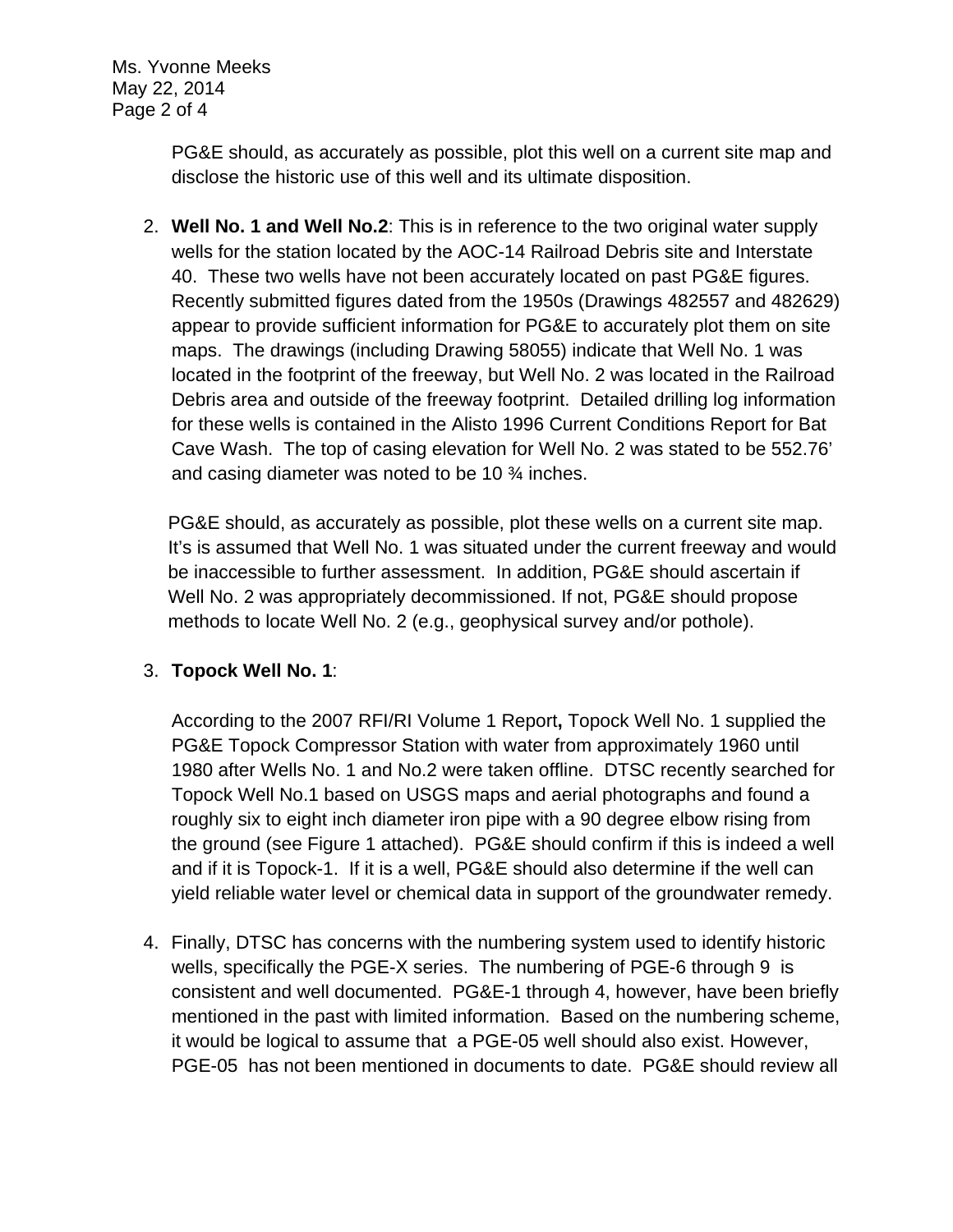Ms. Yvonne Meeks May 22, 2014 Page 3 of 4

> historical data and comment on the PGE-X numbering system including listing the identity of wells PGE-01 through PGE-09.

If you have any questions regarding this letter, please contact Christopher Guerre of DTSC at (714) 484-5422.

Sincerely,

Aaron Yue Project Manager Geological Services Branch Department of Toxic Substances Control

aky: 051401A

cc: PG&E Topock Consultative Workgroup Members

PG&E Topock Geo/Hydro Technical Workgroup Members

Tribal Representatives in PG&E Project Contact List

Technical Review Committee